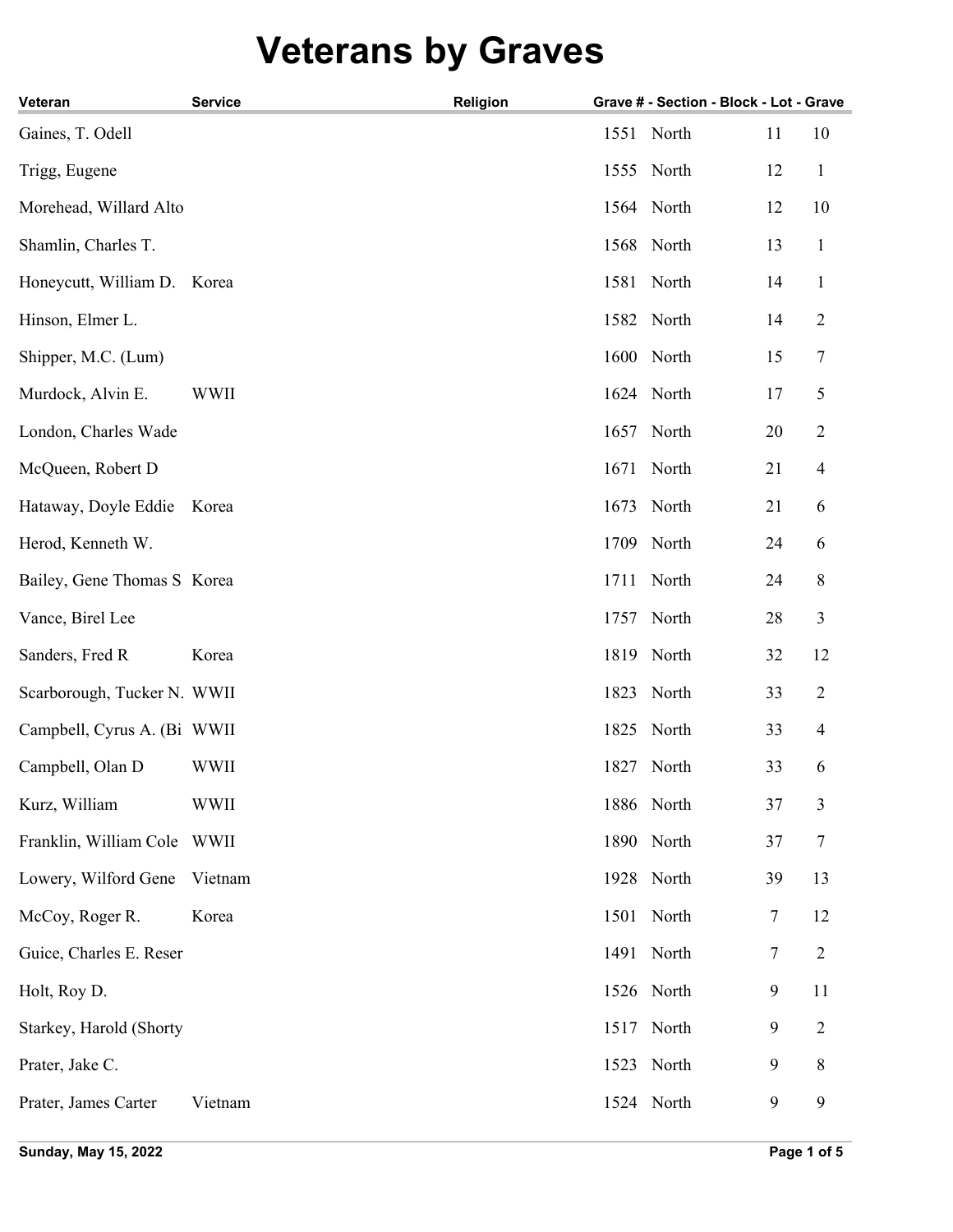| Veteran                      | <b>Service</b> | Religion |            | Grave # - Section - Block - Lot - Grave |                  |                  |
|------------------------------|----------------|----------|------------|-----------------------------------------|------------------|------------------|
| Powers, Rufus J              |                |          | 3568 North |                                         | $\boldsymbol{0}$ | 13               |
| Campbell, J Frank            |                |          | 3585       | North                                   | 33               | $\boldsymbol{0}$ |
| Frey, Art                    |                |          | 10         | Old                                     | $\mathbf{1}$     | 14               |
| Sammons, Robert D            | <b>WWII</b>    |          | 24         | Old                                     | $\mathbf{1}$     | 28               |
| Taylor, Condie               |                |          | 25         | Old                                     | $\,1\,$          | 29               |
| Wells, Arledge V             |                |          | 43         | Old                                     | $\,1\,$          | 47               |
| Killion, William A           |                |          | 58         | Old                                     | $\mathbf{1}$     | 62               |
| Rodesney, G N (Buddie        |                |          | 60         | Old                                     | $\mathbf{1}$     | 64               |
| Bowman, Joseph T             |                |          | 629        | Old                                     | 10               | 33               |
| Vance, Rodger (Robert) WWII  |                |          | 644        | Old                                     | 10               | 48               |
| Keen, Robert                 |                |          | 650        | Old                                     | $10\,$           | 54               |
| Prestridge, John T           |                |          | 602        | Old                                     | 10               | 6                |
| Guice, William Terrel        |                |          | 657        | Old                                     | $10\,$           | 61               |
| Smith, Jack K                |                |          | 662        | Old                                     | $10\,$           | 66               |
| Prestridge, William Cla WWII |                |          | 603        | Old                                     | 10               | $\tau$           |
| Duitch, Calvin               | <b>WWII</b>    |          | 688        | Old                                     | 11               | 25               |
| Easley, James C              | Civil War      |          | 703        | Old                                     | 11               | 40               |
| Grant, William M             | Civil War      |          | 713        | Old                                     | 11               | 50               |
| Trigg, Hogan Daniel (H       |                |          | 799        | Old                                     | 13               | $\sqrt{2}$       |
| Caskey, Amos                 |                |          | 859        | Old                                     | 13               | 62               |
| Brown, Henry M               | Civil War      |          | 894        | Old                                     | 14               | 30               |
| Salmon, Marcus Ben           |                |          | 994        | Old                                     | 15               | 63               |
| Salmon, John L               |                |          | 997        | Old                                     | 15               | 66               |
| Garrison, Doyle Eddie        | <b>WWII</b>    |          | 999        | Old                                     | 16               | $\mathbf{1}$     |
| Kerch, DCR                   | Civil War      |          | 1020       | Old                                     | 16               | 22               |
| Wells, Earl Morton           | <b>WWII</b>    |          | 1031       | Old                                     | 16               | 33               |
| Salmon, Darrel Lee           | Korea          |          | 1058       | Old                                     | 16               | 60               |
| Garrison, Devoin G           | <b>WWII</b>    |          | 1005       | Old                                     | 16               | $\overline{7}$   |
| Ashley, H G (Dalton)         | Civil War      |          | 1092       | Old                                     | 17               | $27\,$           |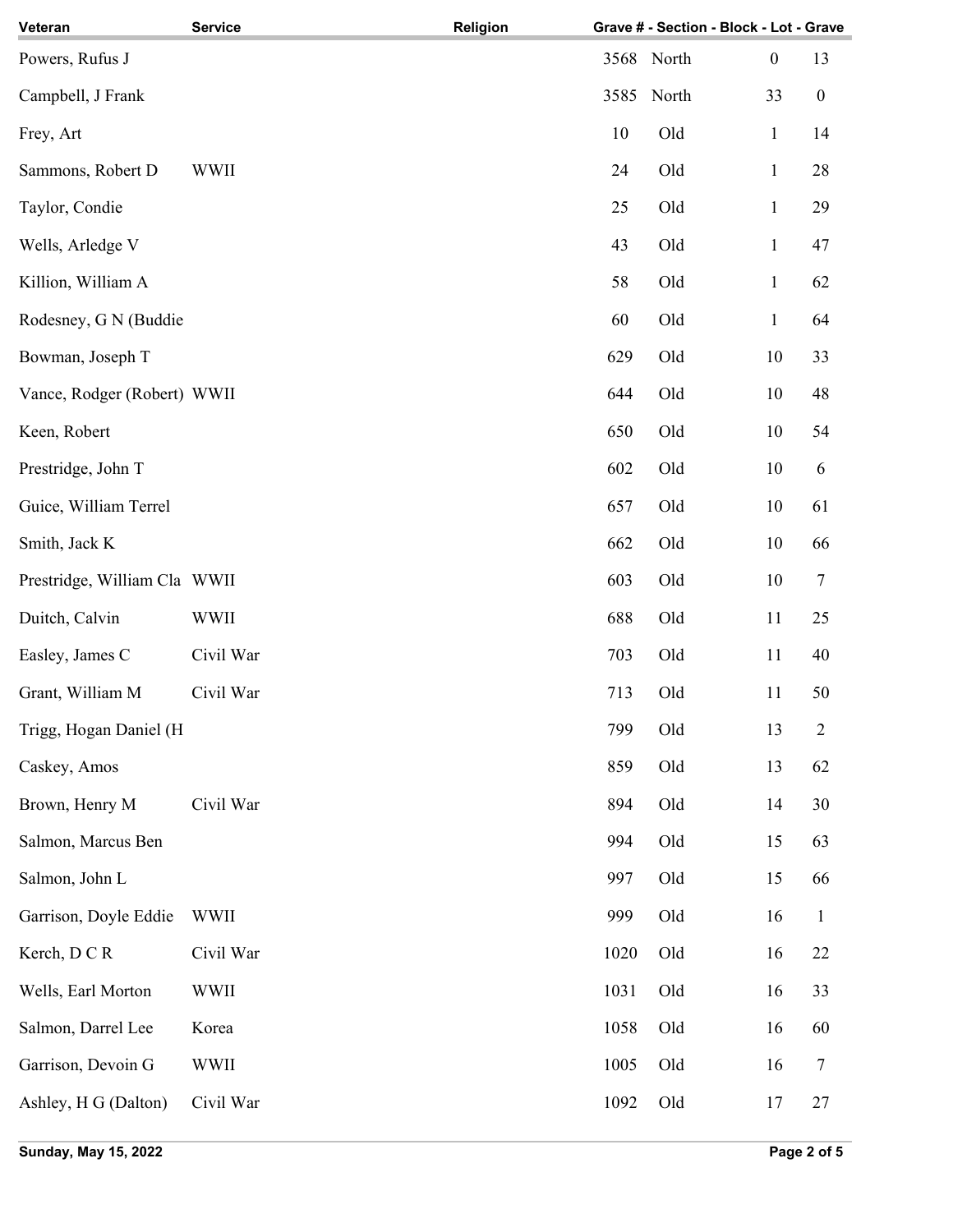| Veteran                    | <b>Service</b> | Religion |      | Grave # - Section - Block - Lot - Grave |                |                |
|----------------------------|----------------|----------|------|-----------------------------------------|----------------|----------------|
| Garrison, Herbert Lee      | <b>WWII</b>    |          | 1068 | Old                                     | 17             | 3              |
| Garrison, Charles T        |                |          | 1104 | Old                                     | 17             | 39             |
| Garrison, Troy             | <b>WWII</b>    |          | 1069 | Old                                     | 17             | $\overline{4}$ |
| Salmon, Ira                |                |          | 1129 | Old                                     | 17             | 64             |
| Robinson, Bert Edward WWII |                |          | 1136 | Old                                     | 18             | $\overline{4}$ |
| Smith, Luther Leroy        |                |          | 1178 | Old                                     | 18             | 46             |
| Crawford, George Arth      |                |          | 1198 | Old                                     | 18             | 66             |
| Smith, Joseph Paxton       |                |          | 1200 | Old                                     | 19             | $\mathbf{1}$   |
| Johnston, J E (Ted)        | Korea          |          | 1230 | Old                                     | 19             | 31             |
| Mosley, Marshall D.        | Vietnam        |          | 75   | Old                                     | $\overline{2}$ | 15             |
| Murdock, A G (Cookie)      |                |          | 117  | Old                                     | $\overline{2}$ | 57             |
| Killion, A Eldridge (Bu    |                |          | 121  | Old                                     | $\overline{2}$ | 61             |
| Easley, John Weldon        |                |          | 126  | Old                                     | $\overline{c}$ | 66             |
| Breeding, Milton           | Korea          |          | 68   | Old                                     | $\overline{2}$ | $\,8\,$        |
| Smith, Earl Martin         |                |          | 1267 | Old                                     | 20             | $\mathbf{1}$   |
| Hart, Joe Edwin            | <b>WWII</b>    |          | 1277 | Old                                     | 20             | 11             |
| Smith, Calvin L            | Korea          |          | 1270 | Old                                     | 20             | $\overline{4}$ |
| Chaffin, Arvil (Brock)     |                |          | 1344 | Old                                     | 21             | 11             |
| Chaffin, Arnold Earl       |                |          | 1346 | Old                                     | 21             | 13             |
| Chaffin, Clarence Ray      | Vietnam        |          | 1342 | Old                                     | 21             | 9              |
| Burnett, Tommy             | <b>WWII</b>    |          | 153  | Old                                     | 3              | 26             |
| Neal, Bonnie Kate          |                |          | 154  | Old                                     | 3              | 27             |
| Herod, Henry Newton        | <b>WWII</b>    |          | 157  | Old                                     | 3              | 30             |
| Salmon, Walter Alvin       |                |          | 164  | Old                                     | 3              | 37             |
| Lasiter, Loyal             | WWII           |          | 173  | Old                                     | 3              | 46             |
| Herod, N S (Rev.)          | Civil War      |          | 224  | Old                                     | $\overline{4}$ | 30             |
| Clewis, Joel L.            | Civil War      |          | 244  | Old                                     | $\overline{4}$ | 50             |
| Johnston, Clyde            |                |          | 326  | Old                                     | 5              | 65             |
| Steadman, J W              | Civil War      |          | 362  | Old                                     | 6              | 34             |
|                            |                |          |      |                                         |                |                |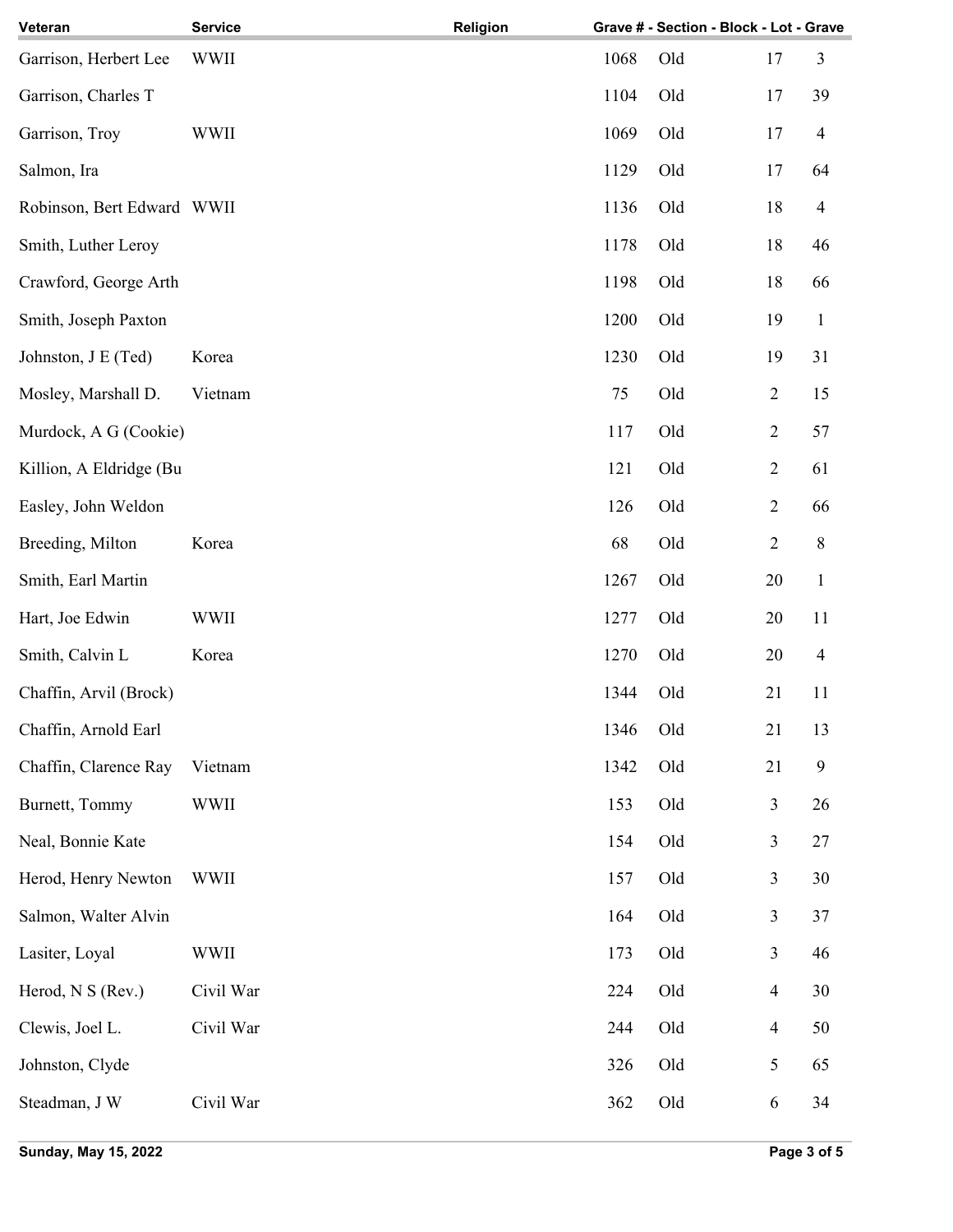| Veteran                | <b>Service</b> | Religion |      | Grave # - Section - Block - Lot - Grave |                |                |
|------------------------|----------------|----------|------|-----------------------------------------|----------------|----------------|
| Lambright, Talmage C   |                |          | 388  | Old                                     | 6              | 60             |
| Hale, Dalton Earle     |                |          | 447  | Old                                     | 7              | 52             |
| Howard, James E.       |                |          | 452  | Old                                     | 7              | 57             |
| Hodges, Richard A      | Civil War      |          | 498  | Old                                     | 8              | 36             |
| Morris, Infant         | <b>WWII</b>    |          | 556  | Old                                     | $\mathbf{9}$   | 27             |
| Lively, Ernest Elwood  |                |          | 1948 | South                                   | $\mathbf{1}$   | $\mathbf{1}$   |
| Leamons, E.T.          |                |          | 2197 | South                                   | 10             | 11             |
| Killion, Milford R.    |                |          | 2189 | South                                   | 10             | 3              |
| Marable, George Frank  |                |          | 2195 | South                                   | 10             | 9              |
| Franks, Frank          |                |          | 2215 | South                                   | 11             | $\overline{2}$ |
| Kersh, Wilson M.       |                |          | 2239 | South                                   | 11             | 26             |
| Caskey, Milo           |                |          |      | 2216 South                              | 11             | 3              |
| Caskey, Flavil H.      |                |          | 2219 | South                                   | 11             | 6              |
| Brown, Joseph Sam      | <b>WWI</b>     |          | 2221 | South                                   | 11             | 8              |
| Dietz, Eugene Melton   | Korea          |          | 2262 | South                                   | 12             | 22             |
| Ginsel, James A.       |                |          | 2243 | South                                   | 12             | 3              |
| Brown, Eldridge Lloyd  |                |          |      | 2334 South                              | 15             | 13             |
| Robinson, Willie       |                |          |      | 2336 South                              | 15             | 15             |
| Kersh, Lee Roy         |                |          |      | 2324 South                              | 15             | 3              |
| Lamb, Floyd W.         |                |          | 2369 | South                                   | 16             | 21             |
| Lamb, Donnie Royce     | Vietnam        |          | 2370 | South                                   | 16             | 22             |
| Burrow, Larry Wayne    |                |          | 2380 | South                                   | 17             | 8              |
| Evans, Charles Joe     |                |          |      | 1974 South                              | $\overline{c}$ | $\overline{2}$ |
| Gibson, Roland         | Korea          |          |      | 2016 South                              | 3              | 19             |
| Gibson, Zachary D.     | Korea          |          | 2037 | South                                   | $\overline{4}$ | 13             |
| Starkey, J.T.          |                |          | 2032 | South                                   | $\overline{4}$ | $\,8\,$        |
| Parker, Eddie Max      |                |          | 2063 | South                                   | 5              | 12             |
| Franklin, Kenneth Dale |                |          |      | 2070 South                              | 5              | 19             |
| Nation, Joel Chambers  |                |          |      | 2073 South                              | 5              | $22\,$         |
|                        |                |          |      |                                         |                |                |